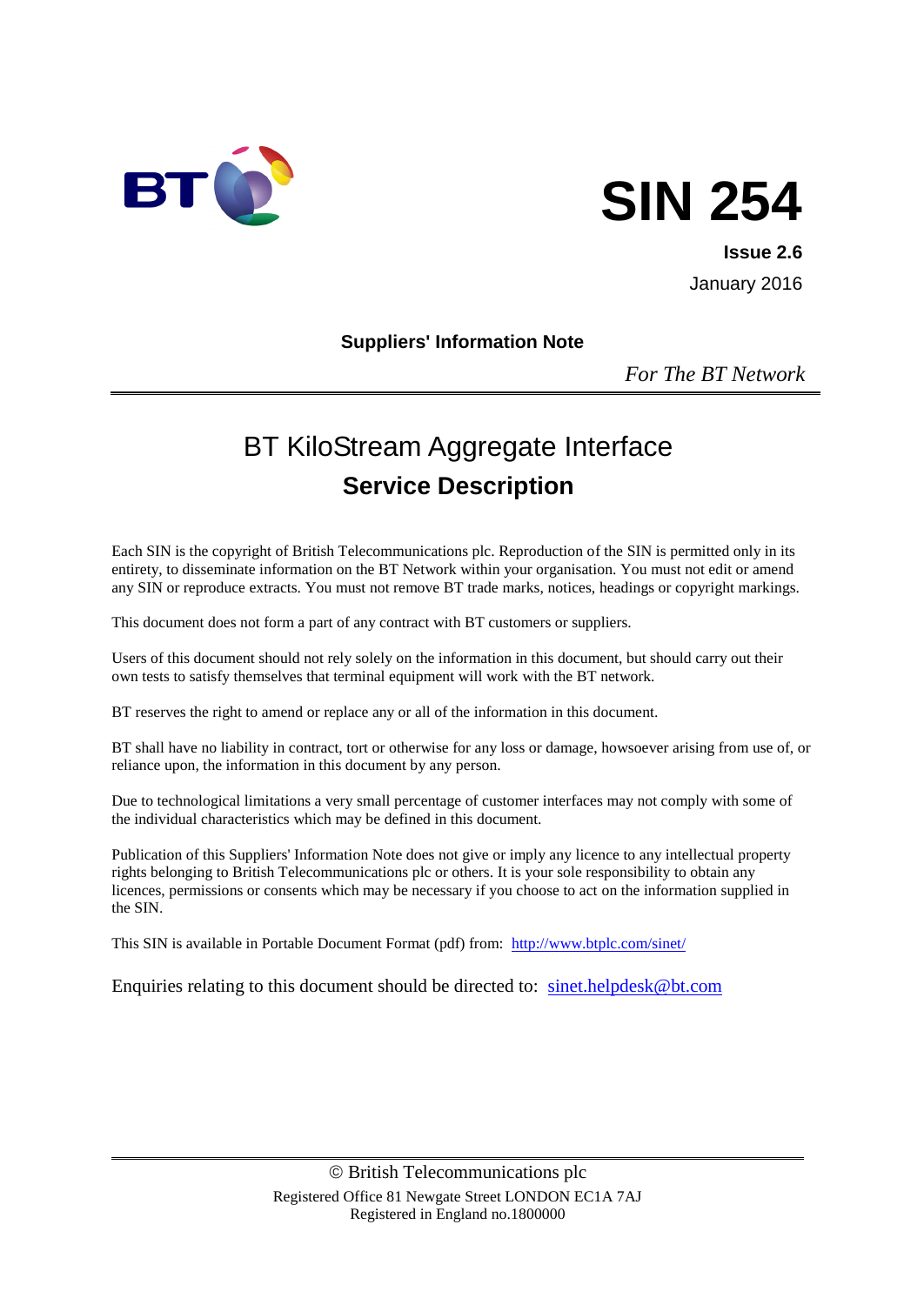# **CONTENTS**

| 1.         |                                                                                                                                                                                                                       |  |
|------------|-----------------------------------------------------------------------------------------------------------------------------------------------------------------------------------------------------------------------|--|
| 2.         |                                                                                                                                                                                                                       |  |
| 3.         |                                                                                                                                                                                                                       |  |
| 4.         |                                                                                                                                                                                                                       |  |
| 4.1<br>4.2 | 4.1.1<br>4.1.2<br>4.1.3<br>$\emph{Frame Structure} \label{q:3} \emph{Frame Structure} \normalsize \normalsize \textit{Structure} \normalsize \normalsize \textit{5}$<br>4.1.4<br>$T \text{ } m \text{ } m \text{ } s$ |  |
| 5.         | KILOSTREAM N X 64KBIT/S IMPLEMENTED VIA AN AGGREGATE INTERFACE 6                                                                                                                                                      |  |
| 5.1        | 5.1.1<br>5.1.2                                                                                                                                                                                                        |  |
| 6.         |                                                                                                                                                                                                                       |  |
| 7.         |                                                                                                                                                                                                                       |  |
| 8.         |                                                                                                                                                                                                                       |  |
| 9.         |                                                                                                                                                                                                                       |  |
| 10.        |                                                                                                                                                                                                                       |  |
|            |                                                                                                                                                                                                                       |  |
|            |                                                                                                                                                                                                                       |  |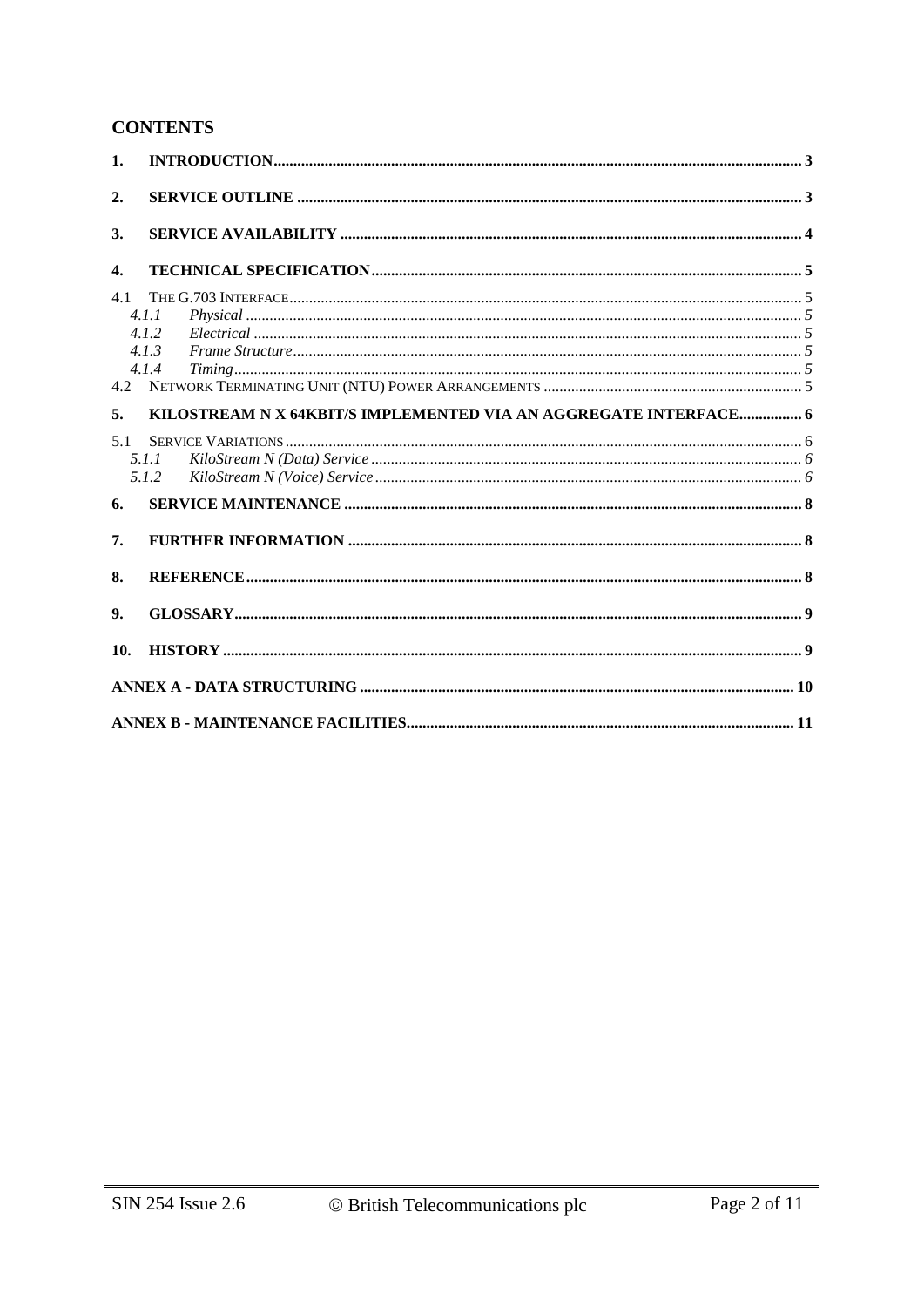#### **1. Introduction**

This Suppliers Information Note (SIN) describes the "KiloStream Aggregate Interface" service using a 2.048Mbit/s ITU-T G.703<sup>[1]</sup> interface. This SIN provides information about this service for terminal equipment manufacturers and developers.

*Note: The following speed options were withdrawn from new supply in November 2012 - 192kbit/s, 320kbit/s, 384kbit/s, 448kbit/s, 576kbit/s, 640kbit/s, 704kbit/s, 768kbit/s, 832kbit/s, 896kbit/s and 960kbit/s.*

*Note: Advance notice of withdrawal from new supply - All remaining speed options – 128kbit/s, 256kbit/s and 512kbit/s will be withdrawn from new supply in September 2016. It is further expected that all KiloStream N products (at all speeds) will be completely withdrawn from service in March 2020.*

#### **2. Service Outline**

The "KiloStream Aggregate Interface" service allows for multiple numbers of inland KiloStream 64kbit/s circuits, possibly from all over the United Kingdom, to be delivered to a site as a single 2048kbit/s customer presentation.

*Note: The following speed options were withdrawn from new supply in November 2012 - 192kbit/s, 320kbit/s, 384kbit/s, 448kbit/s, 576kbit/s, 640kbit/s, 704kbit/s, 768kbit/s, 832kbit/s, 896kbit/s and 960kbit/s.*

*Note: Advance notice of withdrawal from new supply - All remaining speed options – 128kbit/s, 256kbit/s and 512kbit/s will be withdrawn from new supply in September 2016. It is further expected that all KiloStream N products (at all speeds) will be completely withdrawn from service in March 2020.*

The service does this by supporting the transmission of synchronous serial data at rates of 64kbit/s via the G.703 interface using the G.704[2] frame structure. The service will support a maximum Customer usable bandwidth of 31 individual 64kbit/s circuits (with a minimum of 15 individual 64kbit/s circuits) per Aggregate Interface.

The service will support:

- Aggregate to Single 64kbit/s  $X.21^{[3]}$ ,
- Aggregate to n x 64kbit/s  $(X.21 \& G.703)$ ,
- Aggregate to Aggregate,

The characteristics of the non-aggregate end interfaces can be found in:

- $\bullet$  SIN 57<sup>[4]</sup> 'KiloStream X.21 Interface Service Description'.
- SIN.158<sup>[5]</sup> 'KiloStream n x 64kbit/s Service Description'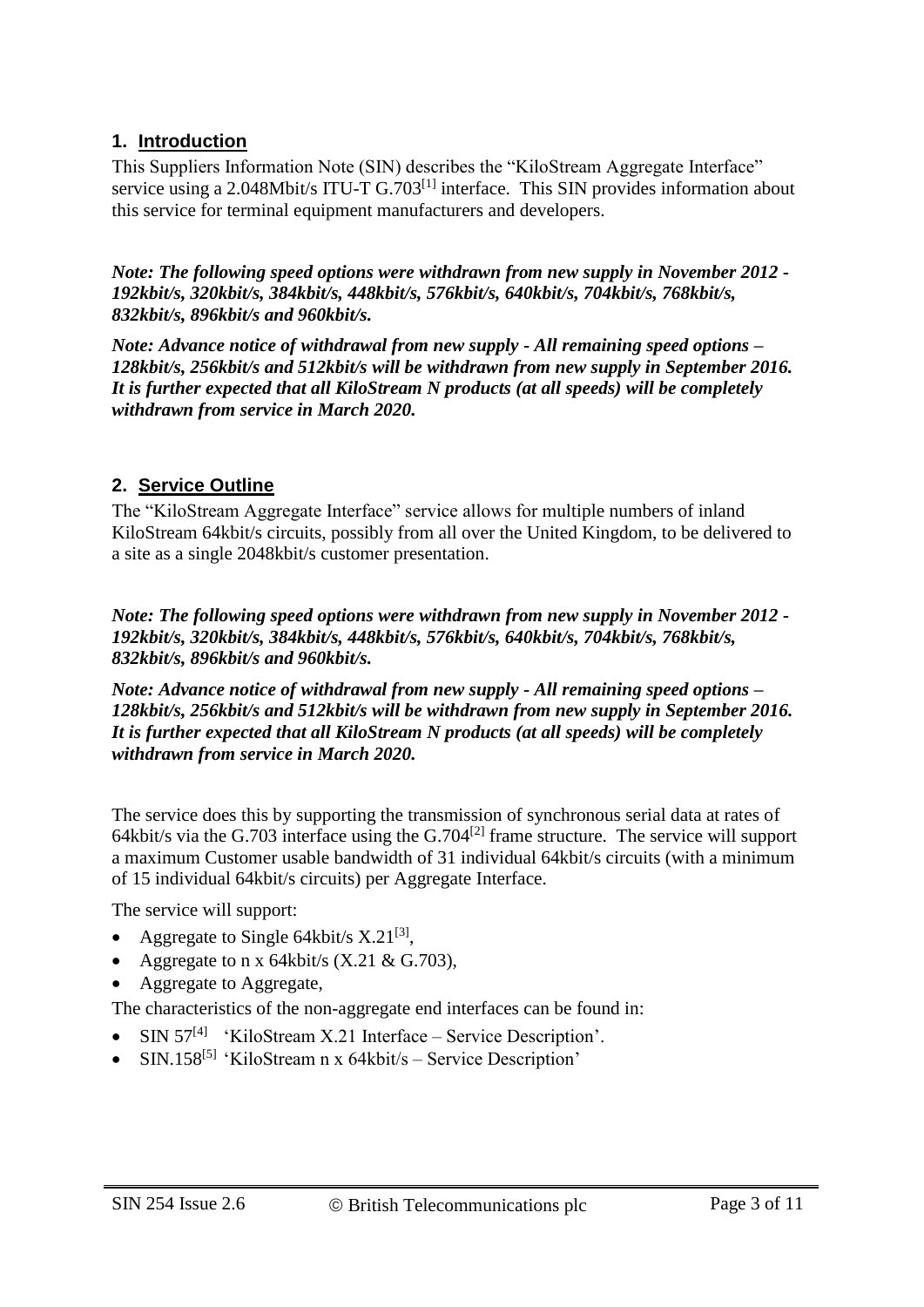#### **3. Service Availability**

*Note: The following speed options were withdrawn from new supply in November 2012 - 192kbit/s, 320kbit/s, 384kbit/s, 448kbit/s, 576kbit/s, 640kbit/s, 704kbit/s, 768kbit/s, 832kbit/s, 896kbit/s and 960kbit/s.*

*Note: Advance notice of withdrawal from new supply - All remaining speed options – 128kbit/s, 256kbit/s and 512kbit/s will be withdrawn from new supply in September 2016 It is further expected that all KiloStream N products (at all speeds) will be completely withdrawn from service in March 2020.*

The "KiloStream Aggregate Interface" service, implementing the G.703 75 ohm unbalanced interface, was launched on the 30th June 1995 throughout the UK (inland only).

The "KiloStream Aggregate Interface" service, implementing the G.703 120 ohm balanced interface, was launched on the 1st January 1997 throughout the UK (inland only).

Support of "n x 64kbit/s" via a "KiloStream Aggregate Interface" was introduced on the 22nd October 1996 throughout the UK (inland only).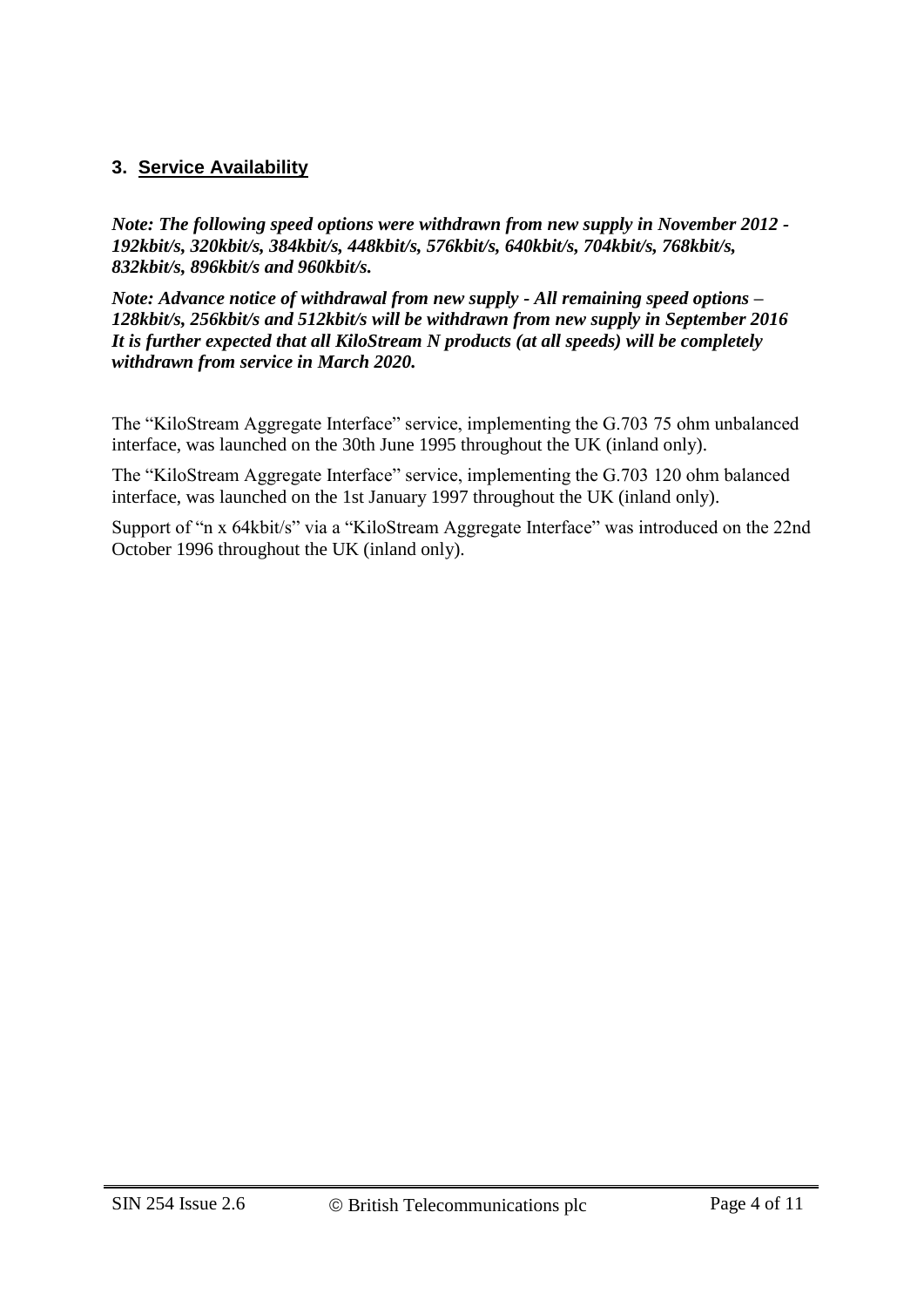#### **4. Technical Specification**

#### **4.1 The G.703 Interface**

#### **4.1.1 Physical**

#### **4.1.1.1 Implementing the G.703 75 ohm Unbalanced Interface**

Physically, the digital presentation of the  $G.703<sup>[1]</sup>$  service is via a pair of BNC unbalanced  $75\Omega$  sockets, one for each direction of transmission. The sockets conform to the general requirements of IEC 169-8 $^{[6]}$  with the mating dimensions specified in annex B of BS ISO/IEC 10173 : 1991<sup>[7]</sup>.

#### **4.1.1.2 Implementing the G.703 120 ohm Balanced Interface**

Physically, the digital presentation of the G.703 service is a 120 Ohm balanced interface via a socket which conforms to BS EN  $60603-7$ : 1993<sup>[8]</sup> (RJ45 type). The pin out/contact assignment is given in the standard BS ISO/IEC 10173 : 1991<sup>[7]</sup>.

#### **4.1.2 Electrical**

Electrically, this presentation conforms to G.703, Section 6. The line code is High Density Bipolar No.3 (HDB3) as defined in G.703, Annex A.

#### **4.1.3 Frame Structure**

The frame structure offered over the G.703 interface complies with G.704[2] Section 5.

Within the constraints of available capacity (up to 1984kbit/s) customers will be advised which timeslots (1 through 31) will be used to support a particular circuit.

#### **4.1.4 Timing**

The network will support customers transmit signal timing which is in accordance with the following:

 Be derived/extracted from the receive signal presented by the BT network as specified in BSI PD 7024: 1995: Clause 6.4<sup>[9]</sup>.

#### **4.2 Network Terminating Unit (NTU) Power Arrangements**

The NTU requires a -50Volt power feed, and consumes 10Watts of power. This -50Volt supply can be supplied by BT, or a customer provided power supply can be used (See note). A customer supplied mains power source will be required close to the installation to operate the BT -50V power supply.

Where the NTU is powered by a customer provided -50Volts, the NTU will be supplied with a connection lead which will be presented as wires only. As power supplies can vary slightly in output voltage and characteristics, the NTU will function with customer provided power supplies which are in accordance with the British Telecom Network Requirement  $(BTNR)$  2511<sup>[10]</sup>.

*Note. Customer provided power supplies for connection to this service shall conform with relevant safety standards.*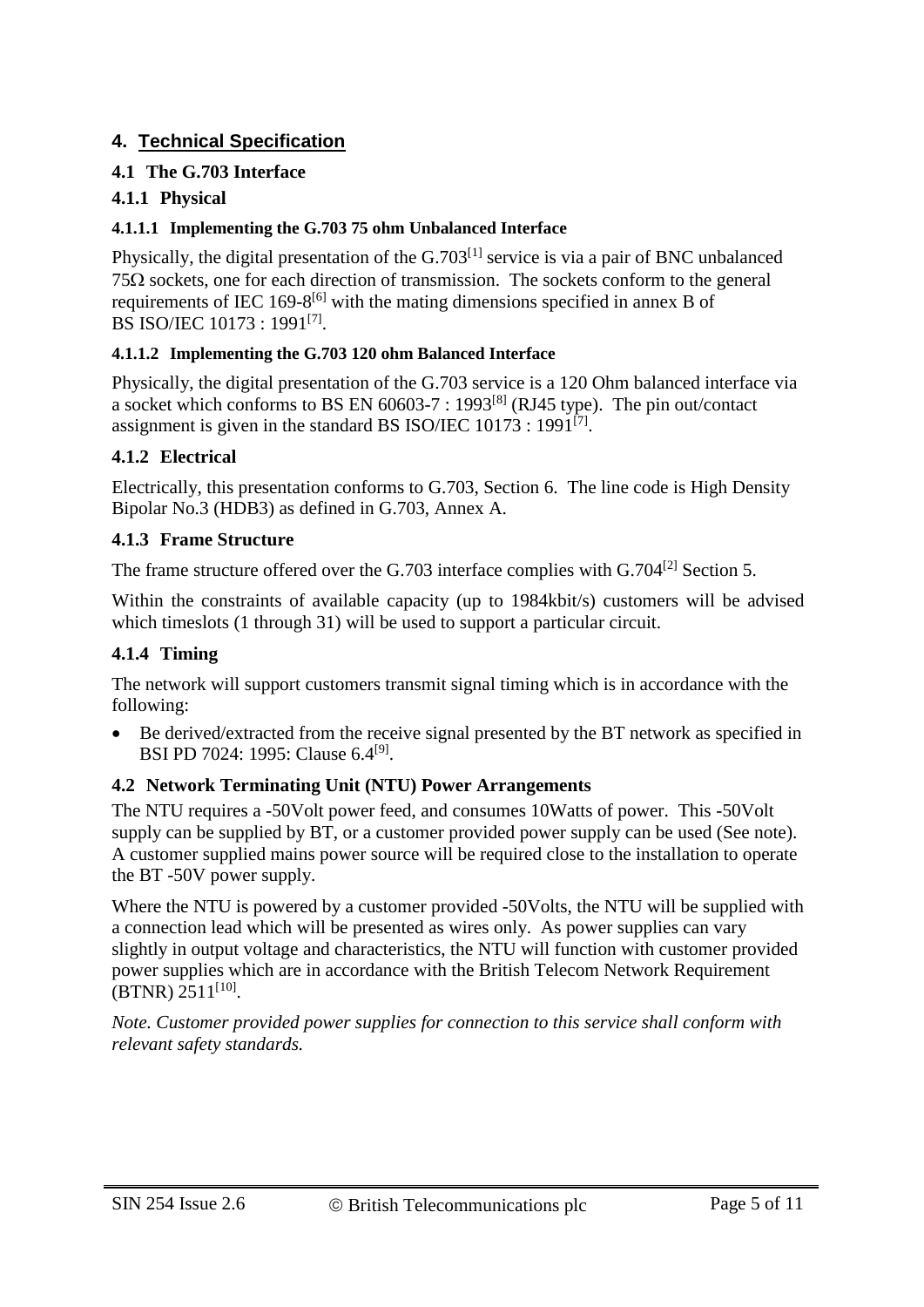#### **5. KiloStream n x 64kbit/s implemented via an Aggregate Interface**

This Section provides additional information relating to the "n x 64kbit/s (X.21 and G.703) service" when implemented via a "KiloStream Aggregate Interface". Reference should be made to SIN 158<sup>[5]</sup> "n x 64kbit/s (X.21 and G.703) - Service Description", the service is commonly known as KiloStream N (Voice & Data)

*Note: The following speed options were withdrawn from new supply in November 2012 - 192kbit/s, 320kbit/s, 384kbit/s, 448kbit/s, 576kbit/s, 640kbit/s, 704kbit/s, 768kbit/s, 832kbit/s, 896kbit/s and 960kbit/s.*

*Note: Advance notice of withdrawal from new supply - All remaining speed options – 128kbit/s, 256kbit/s and 512kbit/s will be withdrawn from new supply in September 2016. It is further expected that all KiloStream N products (at all speeds) will be completely withdrawn from service in March 2020.*

#### **5.1 Service Variations**

*Note: The following speed options were withdrawn from new supply in November 2012 - 192kbit/s, 320kbit/s, 384kbit/s, 448kbit/s, 576kbit/s, 640kbit/s, 704kbit/s, 768kbit/s, 832kbit/s, 896kbit/s and 960kbit/s.*

*Note: Advance notice of withdrawal from new supply - All remaining speed options – 128kbit/s, 256kbit/s and 512kbit/s will be withdrawn from new supply in September 2016. It is further expected that all KiloStream N products (at all speeds) will be completely withdrawn from service in March 2020.*

#### **5.1.1 KiloStream N (Data) Service**

The KiloStream N (Data) service, implemented via a KiloStream Aggregate Interface, is offered as an N only service, as opposed to N+1.

Network Terminating Units (NTUs) associated with the non-aggregate KiloStream N (Data) inland service generate an additional timeslot between each other to convey the interface conditions.

The service offered via the KiloStream Aggregate Interface  $(G.703^{[1]})$  cannot convey the circuit interface conditions Control & Indicate (C & I) across the network i.e. from A end customer premises to B end customer premises. The number of timeslots/channels taken up end to end shall therefore only be the N number required by the customer to support their application e.g. 128k ( $N=2$ ). The C & I interface conditions may need to be held "high" by the customer locally for their terminal equipment to pass data. The distant (non-aggregate) end will be served via an NTU with an  $X.21^{[3]}$  interface, although circuits can be provided with an aggregate delivery at both ends.

As with the non-aggregate KiloStream N (Data) service the maximum amount of bandwidth available to the customer is  $1024kbit/s$  i.e.  $n = 16$ .

#### **5.1.2 KiloStream N (Voice) Service**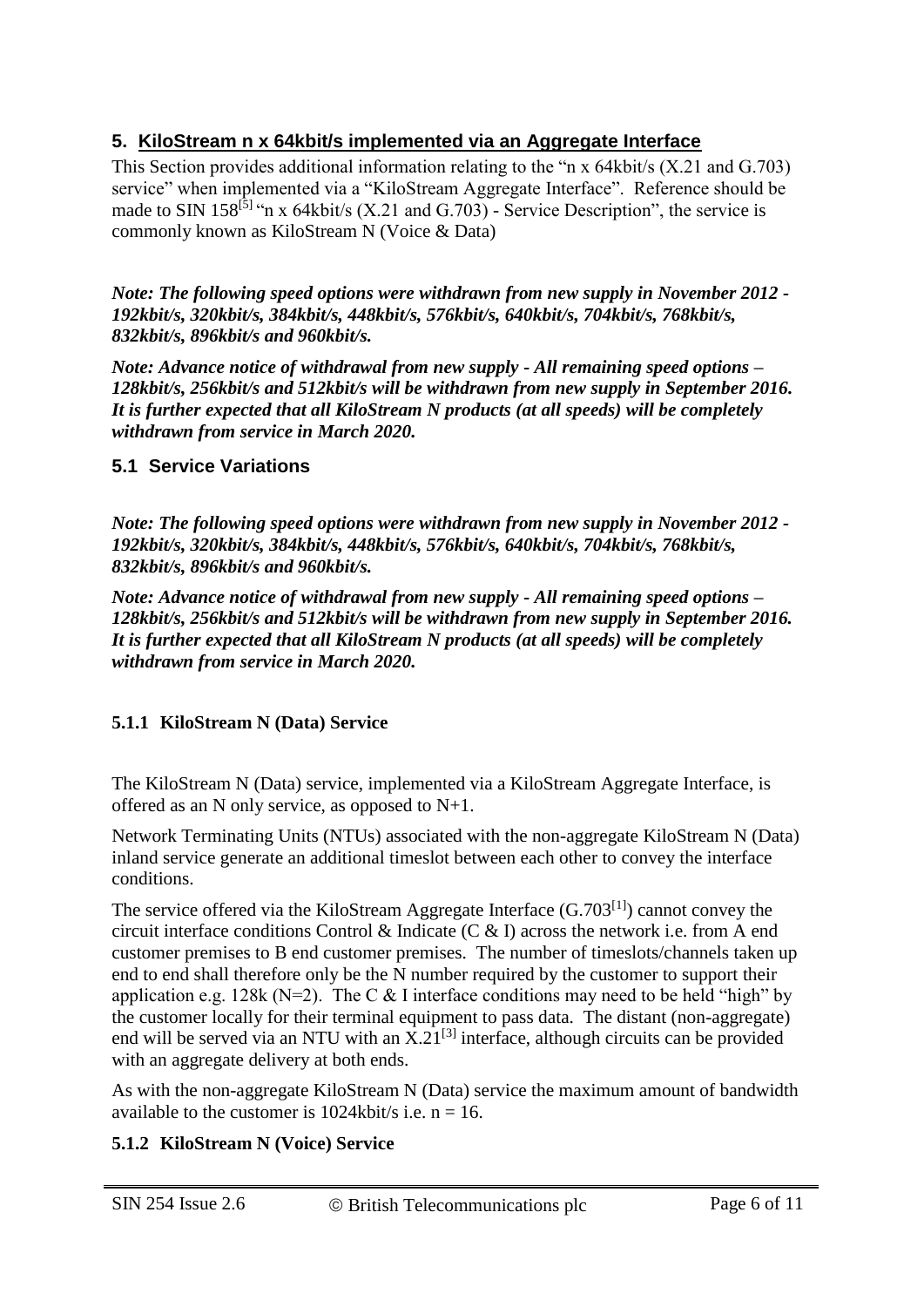The options on KiloStream N (Voice) where the customer equipment timeslot zero (CTS0) is conveyed end to end over the circuit will not be available for a circuit delivered via a KiloStream Aggregate Interface (G.703).

Customer equipment will derive frame alignment either from the aggregate interface, for equipment at the aggregate end, or if at the non-aggregate end from the NTU where it will be generated locally.

The option of a customer requesting timeslot 16 (TS16), where inter-PBX working is generally the application, will still be valid. However, TS16 generated at the non-aggregate end will not appear in TS16 of the KiloStream Aggregate Interface frame format, instead it will appear within the timeslots of the aggregate allocated to the KiloStream N (Voice) circuit block. The customer terminal equipment will need to manage the re-mapping of the timeslots into the required frame structure of the 'n' circuit. The distant (non-aggregate) end will be served via an NTU with a G.703 interface, although circuits can be provided with an aggregate delivery at both ends.

As with the current KiloStream N (Voice) service the maximum amount of bandwidth available to the customer is  $1024kbit/s$  i.e.  $n = 16$ .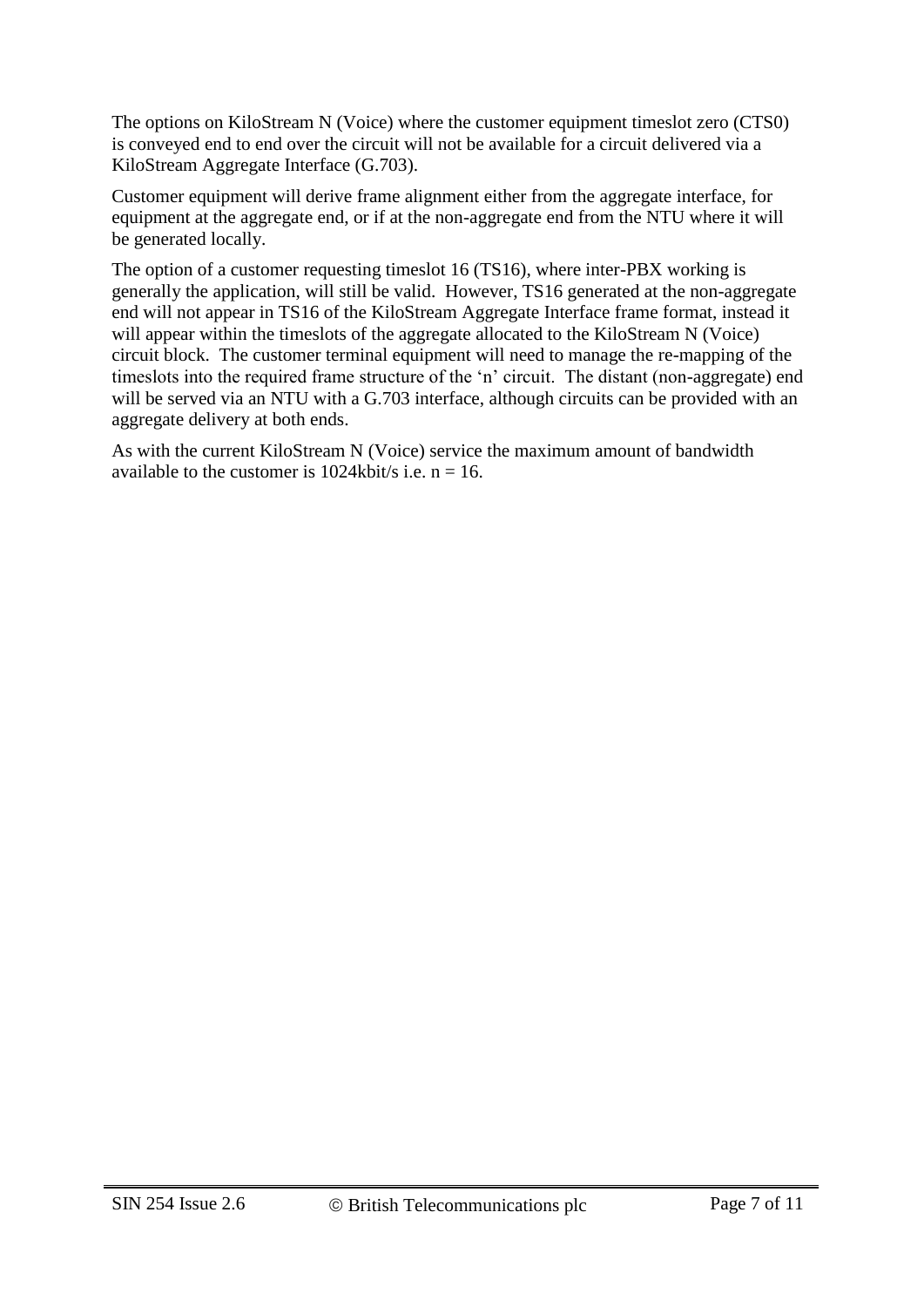#### **6. Service Maintenance**

There are no mandatory maintenance facilities associated with this service. Optional maintenance facilities are described in Annex B.

#### **7. Further Information**

For "sales and marketing" information about this service please contact either:

- Your Company's BT account manager.
- For personal customers, BT sales on 0800 800150 for product and service information, sales and rental enquiries.
- For business customers, BT sales on 0800 800152 for product and service information, sales and rental enquiries.

If you have enquiries relating to this document then please contact: [sinet.helpdesk@bt.com](mailto:sinet.helpdesk@bt.com)

| $[1]$             | ITU-T Recommendation G.703 - Physical/Electrical Characteristics of Hierarchical Digital<br>Interfaces.                                                                                                                    |  |  |  |
|-------------------|----------------------------------------------------------------------------------------------------------------------------------------------------------------------------------------------------------------------------|--|--|--|
| $[2]$             | ITU-T Recommendation G.704 - Synchronous Frame Structures used at 1544, 6312, 2048, 8488<br>and 44 736 kbit/s Hierarchical Levels.                                                                                         |  |  |  |
| $\lceil 3 \rceil$ | ITU-T Recommendation X.21 - Interface between Data Terminal Equipment (DTE) and Data<br>Circuit-Terminating Equipment (DCE) for Synchronous Operation on Public Data Networks.                                             |  |  |  |
| $[4]$             | SIN 57 – 'BT KiloStream X.21 Service Description'.                                                                                                                                                                         |  |  |  |
| $[5]$             | SIN 158 - 'BT KiloStream n x 64kbit/s Service Description'.                                                                                                                                                                |  |  |  |
| [6]               | British Standard IEC 169-8 - Radio-frequency connectors - Part 8 : R.F. coaxial connectors with<br>inner diameter of outer conductor 6.5 mm (0.256 in) with bayonet lock - Characteristic impedance<br>50 ohms (Type BNC). |  |  |  |
|                   |                                                                                                                                                                                                                            |  |  |  |

#### **8. Reference**

| L≝J    | The True commentation $Q(t)$ by them one as frame but actures ased at 19 Fig. 0912, 2010, 0100<br>and 44 736 kbit/s Hierarchical Levels.                                                                                                                                                  |  |  |  |
|--------|-------------------------------------------------------------------------------------------------------------------------------------------------------------------------------------------------------------------------------------------------------------------------------------------|--|--|--|
| $[3]$  | ITU-T Recommendation X.21 - Interface between Data Terminal Equipment (DTE) and Data<br>Circuit-Terminating Equipment (DCE) for Synchronous Operation on Public Data Networks.                                                                                                            |  |  |  |
| $[4]$  | SIN 57 - 'BT KiloStream X.21 Service Description'.                                                                                                                                                                                                                                        |  |  |  |
| $[5]$  | SIN 158 - 'BT KiloStream n x 64kbit/s Service Description'.                                                                                                                                                                                                                               |  |  |  |
| [6]    | British Standard IEC 169-8 - Radio-frequency connectors - Part 8 : R.F. coaxial connectors with<br>inner diameter of outer conductor 6.5 mm (0.256 in) with bayonet lock - Characteristic impedance<br>50 ohms (Type BNC).                                                                |  |  |  |
| $[7]$  | British Standard BS ISO/IEC 10173 - Integrated Services Digital Network (ISDN) Primary<br>Access Connector at Reference Points S and T.                                                                                                                                                   |  |  |  |
| [8]    | British Standard BS EN 60603-7 - Connectors for frequencies below 3 MHz for use with printed<br>boards - Part 7. Detail specification for connectors, 8-way, including fixed and free connectors<br>with common mating features.                                                          |  |  |  |
| [9]    | British Standard PD 7024 - Essential requirements for terminal equipment intended for<br>connection to unstructured digital leased circuits of the public telecommunications network using<br>a CCITT G.703 interface at a rate of 2048kbit/s with a 75 $\Omega$ unbalanced presentation. |  |  |  |
| $[10]$ | BTNR 2511 - Interface of telecomms equipment with a nominal 48v negative dc power supply.                                                                                                                                                                                                 |  |  |  |
| $[11]$ | ITU-T Recommendation G.706 - Frame alignment and Cyclic Redundancy Check (CRC)<br>procedures relating to basic frame structures defined in recommendation G.704.                                                                                                                          |  |  |  |
| $[12]$ | ITU-T Recommendation G.732 - Characteristics of primary PCM multiplex equipment operating<br>at $2048$ kbit/s.                                                                                                                                                                            |  |  |  |
|        |                                                                                                                                                                                                                                                                                           |  |  |  |

For further information or copies of referenced sources, please see document sources at <http://www.btplc.com/sinet/>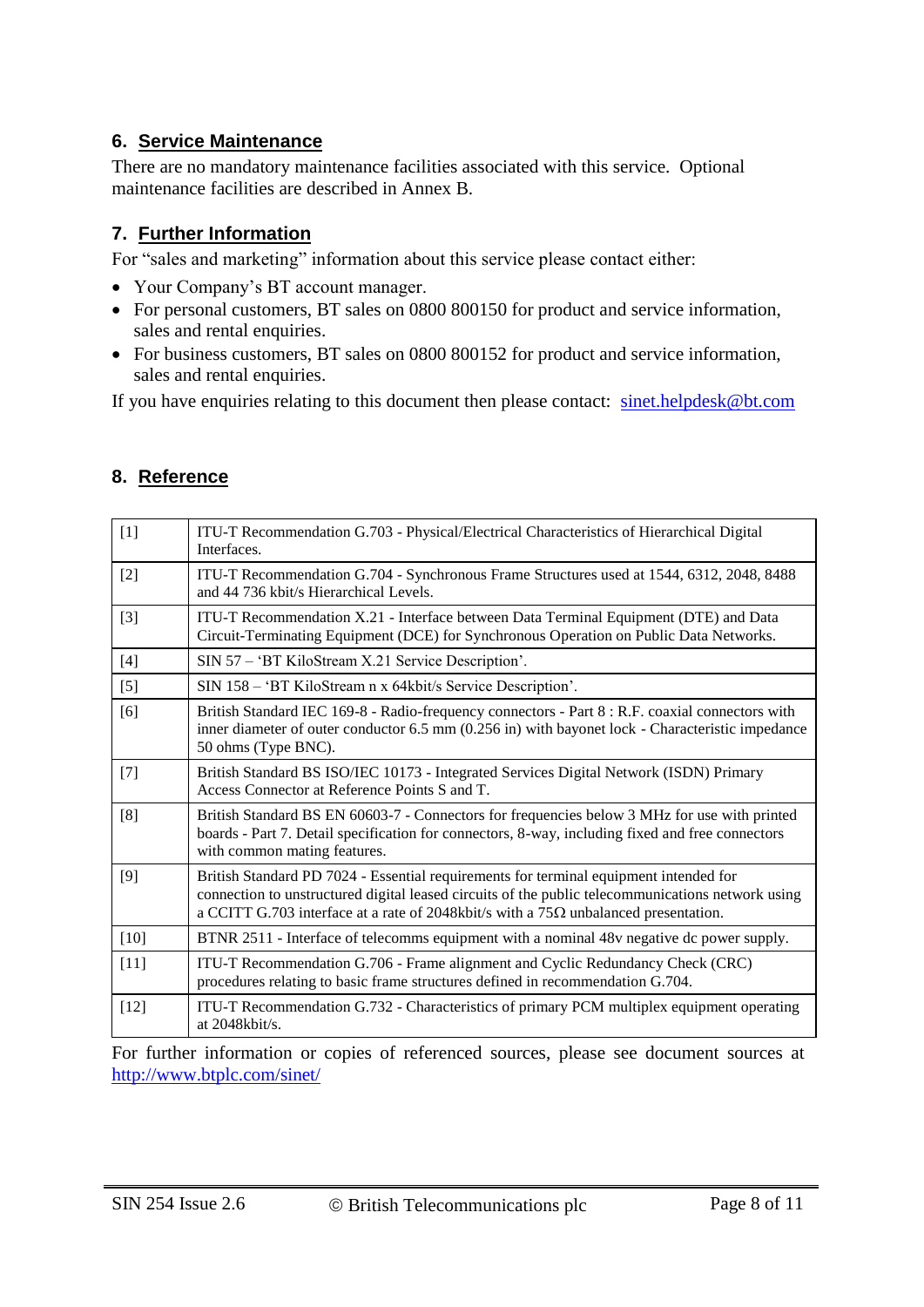# **9. Glossary**

| <b>BTNR</b>                   | <b>British Telecommunications Network Requirements</b>                                                                                    |  |  |
|-------------------------------|-------------------------------------------------------------------------------------------------------------------------------------------|--|--|
| C & I                         | Control and Indicate                                                                                                                      |  |  |
| <b>CCITT</b>                  | The International Telegraph and Telephony Consultative Committee (Former name of ITU-T)                                                   |  |  |
| <b>CRC</b>                    | <b>Cyclic Redundancy Check</b>                                                                                                            |  |  |
| <b>CTS</b>                    | <b>Customer Timeslot</b>                                                                                                                  |  |  |
| <b>DCE</b>                    | Data Circuit Terminating Equipment                                                                                                        |  |  |
| <b>DTE</b>                    | Data terminal Equipment                                                                                                                   |  |  |
| H <sub>D</sub> B <sub>3</sub> | High Density Bipolar $N^{\circ}3$                                                                                                         |  |  |
| <b>ISO</b>                    | <b>International Standards Organisation</b>                                                                                               |  |  |
| <b>ITU-T</b>                  | International Telecommunications Union for Telecommunications (formerly CCITT)                                                            |  |  |
| <b>NTU</b>                    | Network Terminating Unit; BT's designation of the device performing the functions of a Data<br><b>Circuit Terminating Equipment (DCE)</b> |  |  |
| <b>PCM</b>                    | <b>Pulse Code Modulation</b>                                                                                                              |  |  |
| <b>SIN</b>                    | <b>Suppliers Information Note</b>                                                                                                         |  |  |
| <b>TS</b>                     | Timeslot                                                                                                                                  |  |  |

# **10. History**

| Issue 1        | January 1996  | First Issued.                                                                                                                              |
|----------------|---------------|--------------------------------------------------------------------------------------------------------------------------------------------|
| Issue 2        | February 1997 | Updated to included a G.703 120 ohm balanced interface.                                                                                    |
| $I$ ssue $2.1$ | April 2001    | Editorial changes and new format.                                                                                                          |
| $I$ ssue $2.2$ | January 2003  | Merge of content from SIN 268 – 'n x 64kbit/s via an Aggregate Interface'.                                                                 |
| $I$ ssue 2.3   | February 2004 | Approval Requirements statement removed, information available via SINet<br>Useful Contacts page. Section and reference numbering amended. |
| $I$ ssue $2.4$ | November 2012 | Note added about the withdrawal of some speeds from new supply (from end<br>of November 2012)                                              |
| $I$ ssue 2.5   | February 2015 | Note added to provide advance notification of withdrawal from new supply of<br>remaining speeds and interfaces.                            |
| $I$ ssue 2.6   | January 2016  | Notes updated to provide advance notification of expected service final<br>withdrawal timeframes.                                          |
|                |               | Change SINet site references from http://www.sinet.bt.com to<br>http://www.btplc.com/sinet/                                                |

#### **-END-**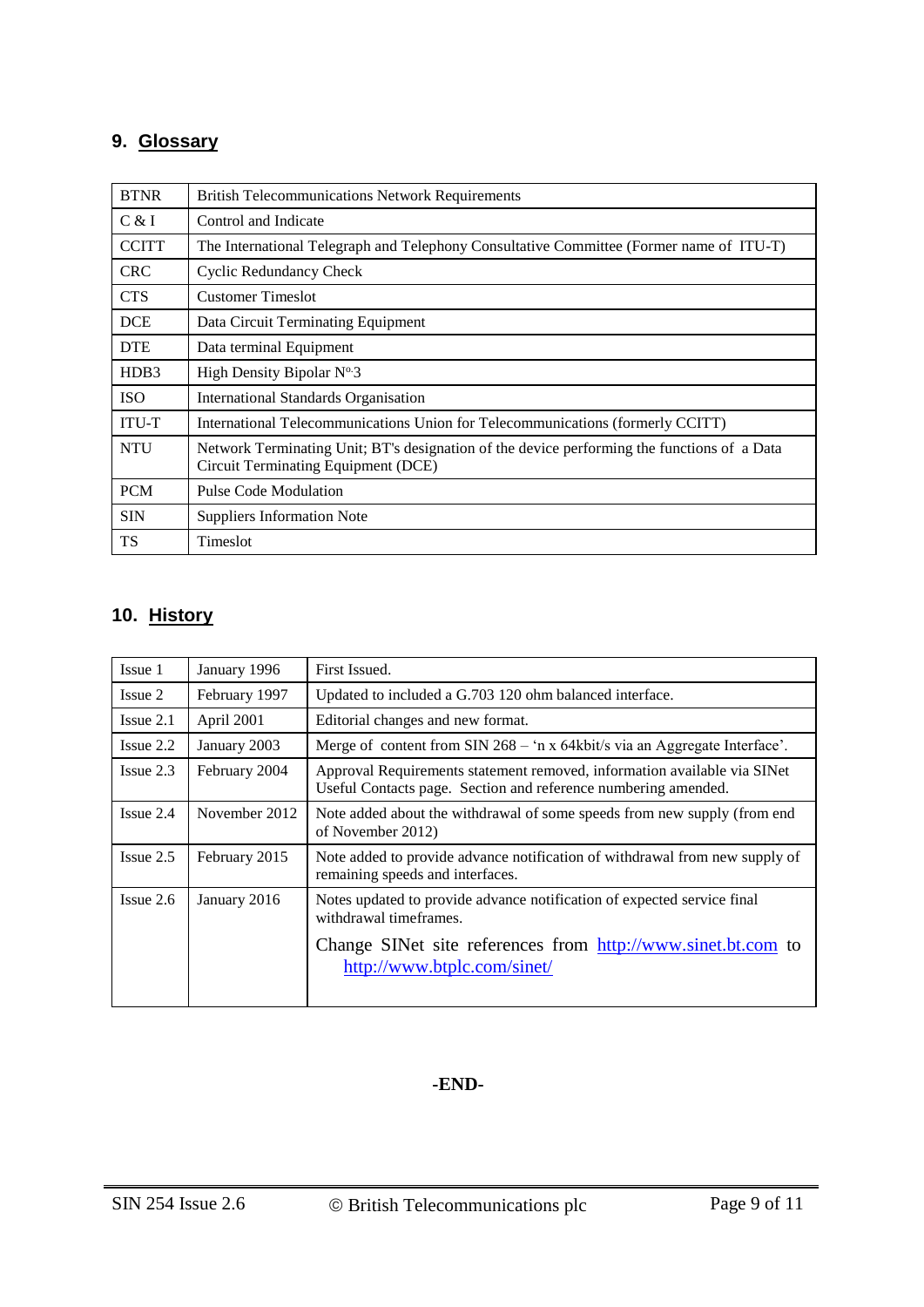#### **ANNEX A - Data Structuring**

#### **A.1 INTRODUCTION**

The information in this annex is offered without prejudice to assist terminal equipment manufacturers in the specification of appropriate equipment.

#### **A.1.1 Timeslot Zero**

Timeslot zero will not be available to support any customer application. The utilisation of nominally spare bits will be as follows:

#### **A.1.1.1 Terminal Equipment to the Network**

Bit 1 of the 'frame alignment signal' and 'not frame alignment signal' should comply with one of the following:

- Fixed at binary 1
- Provide a cyclic redundancy check facility in accordance with G.704 Paragraph  $2.3.3^{[2]}$  and G.706 Paragraph  $4^{[11]}$ . The CRC facility will not be extended beyond the NTU into the network.

Bits 4 to 8 of the 'not frame alignment signal' should be fixed at binary 1.

#### **A.1.1.2 Network to the Terminal Equipment**

Bits 4 to 8 of the 'not frame alignment signal' will be fixed at binary 1.

Bit 3 of the 'not frame alignment signal' provides a remote alarm indication. This bit will be set (active high) and extended to the customer equipment in the event that the network receives either of the following conditions within the signal from the customer equipment:

- (i) 'Loss of incoming signal'  $(G.732^{[12]})$
- (ii) 'Alarm Indication Signal' (G.732)
- (iii) 'High bit error rate' (G.732)